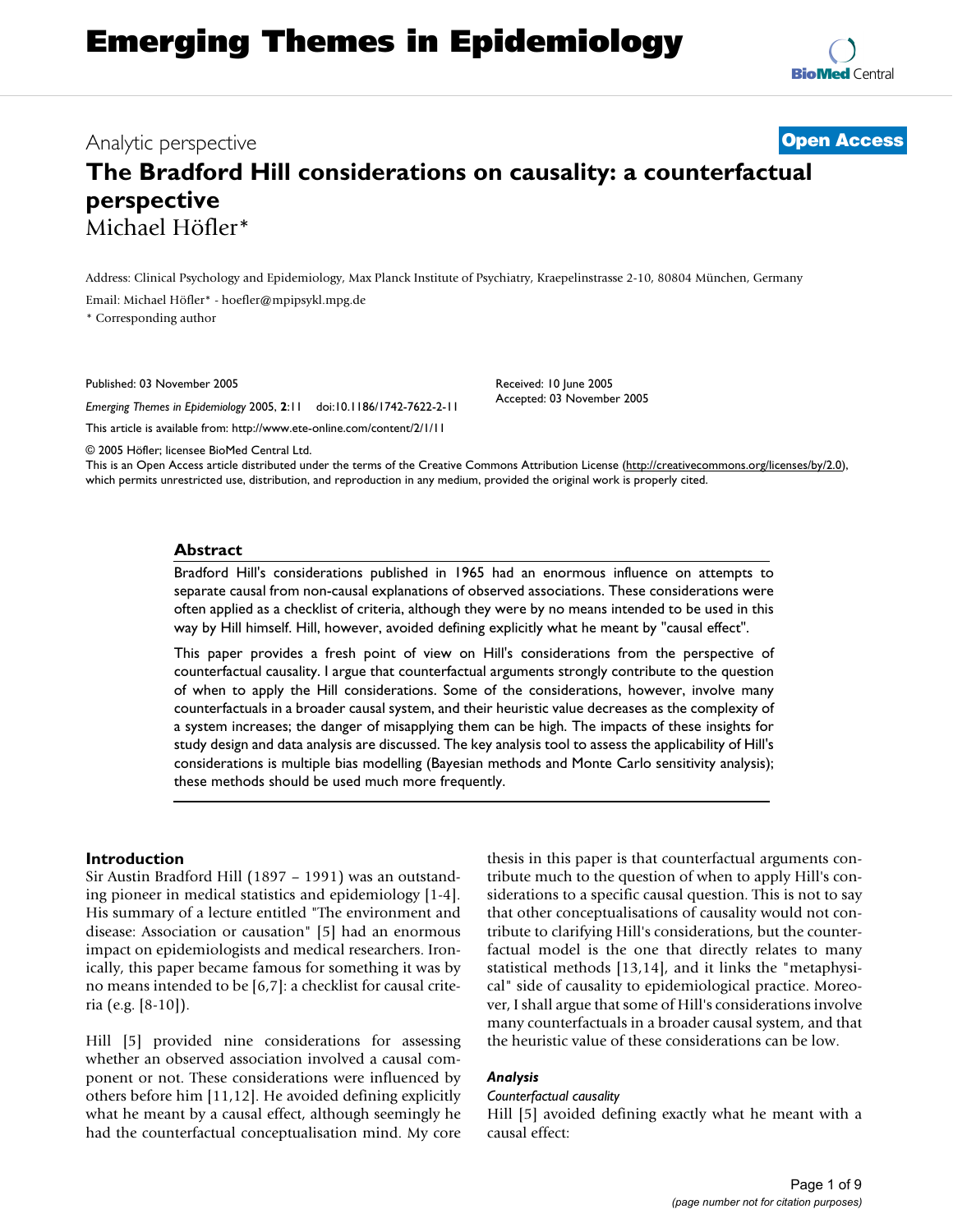*"I have no wish, nor the skill to embark upon a philosophical discussion of the meaning of 'causation'*."

However, it seems that he applied the counterfactual model because he then writes:

"... *the decisive question is whether the frequency of the undesirable event B would be influenced by a change in the environmental feature A*."

Counterfactual causality dates back at least to the 18<sup>th</sup> century Scottish philosopher David Hume [15] but only became standard in epidemiology from the 1980s. Being the inventor of randomised clinical trials [3,4], Hill was strongly influenced by the idea of randomised group assignment, which precludes confounding. The idea of randomisation, invented by R.A. Fisher's in the 1920s and 1930s was, in turn, stimulated by Hume [3]. As Fisher and Hill were friends for at least some years [3], it seems likely that Hill was strongly influenced by counterfactual thinking. Today, the counterfactual, or potential outcome, model of causality has become more or less standard in epidemiology, and it has been argued that counterfactual causality captures most aspects of causality in health sciences [13,14].

To define a counterfactual effect, imagine an individual *i* at a fixed time. Principally we assume that

(a) this individual could be assigned to both exposure levels we aim to compare  $(X = 0 \text{ and } X = 1 \text{ respectively})$  and

(b) that the outcome *Yi* exists under both exposure levels (denoted by  $Y_{i0}$  and  $Y_{i1}$  respectively) [[14] and references therein].

The causal effect of  $X = 1$  versus  $X = 0$  within an individual *i* at the time of treatment or exposure assignment can be defined as [13-20]:

$$
Y_{i1} \cdot Y_{i0}.
$$

Note that the use of the difference measure is not exclusive – for strictly positive outcomes one can also use the ratio measure  $Y_{i1}/Y_{i0}$ . For a binary outcome, this definition means that the outcome event occurs under one exposure level but not under the other. Therefore, a causal effect of a binary event is a necessary condition without which the event would not have occurred; it is not necessarily a sufficient condition. Clearly, the outcome is not observable under at least one of the two exposure levels of interest. Thus, the outcome has to be estimated under the unobserved or *counterfactual* condition, known as the *counterfactual* or *potential* outcome.

According to Rothman [21], a comprehensive causal mechanism is defined as a set of factors that are jointly sufficient to induce a binary outcome event, and that are minimally sufficient; that is, under the omission of just one factor the outcome would change. Rothman [21] called this the *sufficient -component cause model*. A similar idea can be found in an earlier paper by Lewis [22]. Since several causal mechanisms are in line with the same specific counterfactual difference for a fixed individual at a fixed time, the sufficient-component cause model can be regarded as a finer version of the counterfactual model [[14], and references therein].

As there are often no objective criteria to determine individual counterfactual outcomes, the best option is usually to estimate population average effects. The population average effect is defined as the average of individual causal effects over all individuals in the target population on whom inference is to be made. The estimation of average causal effects in epidemiology is subject to various biases [23]. These biases are determined both by the study design and the mechanism that generates the data. In a randomised controlled trial (RCT), bias due to confounding cannot occur, but confounders might be distributed unequally across treatment levels by chance, especially in small samples. If compliance is perfect, there is no measurement error in the treatment. Other biases might still occur, however, such as bias due to measurement error in the outcome and selection bias (because individuals in the RCT might not represent all individuals in the target population). Observational studies are prone to all kinds of biases, and these depend on the causal mechanism underlying the data. For instance, bias due to confounding is determined by the factors that affect both exposure and outcome, and the distribution of these factors.

I shall demonstrate that most of Hill's considerations involve more than the *X* – *Y* association and biases in that association; their application depends on assumptions about a comprehensive causal system, of which the *X* – *Y* effect is just one component. I argue that the heuristic value of Hill's considerations converges to zero as the complexity of a causal system and the uncertainty about the true causal system increase.

#### *The Bradford Hill considerations*

The discussion of Hill's considerations is organised as follows: first, I use my own wording (in italics) to summarise the respective consideration. Hill's own argumentation is then briefly reviewed, followed by arguments of other authors (a subjective selection from the vast literature). I will then show which counterfactuals are involved in the application of a given consideration and what novel insights can be derived for the interpretation of study design and data analysis. To simplify the discussions, I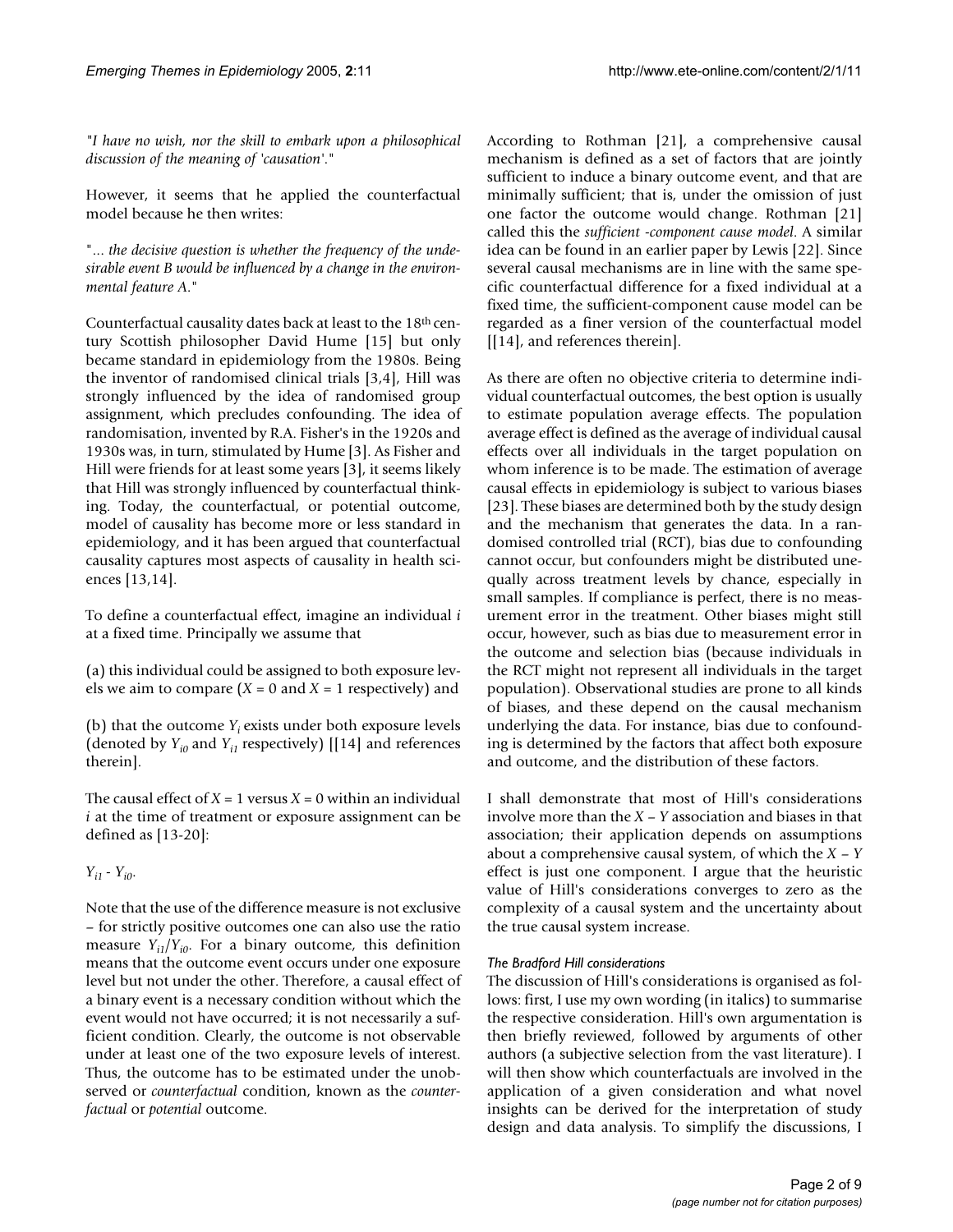will sometimes disregard random variation. Some of my arguments apply to several of Hill's considerations and I will occasionally not repeat them to avoid redundancy.

#### *1. Strength of association*

#### *A strong association is more likely to have a causal component than is a modest association*

Hill [5] illustrated this point with the high risk ratios for the association between exposure levels of smoking and incidence of lung cancer. However, he demonstrated with two counter-examples that the absence of a strong association does not rule out a causal effect. Hill acknowledged that the impression of strength of association depended on the index used for the magnitude of association [5].

Rothman and Greenland [[18], p.24] provided counterexamples for strong but non-causal relationships. Note that, unlike ratio measures, difference measures tend to be small unless there is nearly a one-to-one association between exposure and outcome [24]. The fundamental problem with the choice of an effect measure is that "neither relative risk nor any other measure of association is a biologically consistent feature of an association... it is a characteristic of a study population that depends on the relative prevalence of other causes" [[18], p.24]. Rothman and Poole [25] described how studies should be designed to detect weak effects. For Rothman and Greenland [[18], p. 25] the benefit of the consideration on strength was that strong associations could not be solely due to small biases, whether through modest confounding or other sources of bias.

The consideration on strength involves two main counterfactual questions about biases that have presumably produced the observed association (in terms of a prespecified index): how strong would the association be expected to be as compared to the observed association if the data were free of bias? Would the interval estimate that properly accounts for not only random, but also systematic error (uncertainty about bias parameters such as misclassification probabilities) allow for the desired conclusion or not? (A desired conclusion might be the simple existence of a causal effect or a causal effect of at least a certain magnitude, for instance a two-fold increase in risk.)

Bias can be addressed with multiple bias modelling. Contemporary methods for multiple bias modelling include Bayesian methods and Monte Carlo sensitivity analysis (MCSA, which can be modified to be approximatively interpretable in a Bayesian manner under certain conditions [27]). These methods address the uncertainties about bias parameters by assigning prior distributions to them. Although Hill pointed out that non-random error was often under-estimated, these methods were hardly available in his time. With Bayesian and MCSA methods one can assess whether the observed magnitude of association is sufficiently high to allow for a certain conclusion. This requires a bias model including assumptions on which kinds of biases exist, how biases act together and which priors should be used for them. However, if one uses a bias model that addresses understood bias, the inference could still be distorted by misunderstood or unknown bias. Moreover, one can calculate which *X* – *Y* association and random error values would have allowed for the desired conclusion. One may also ask which priors on bias parameters would, if applied, have allowed for the desired conclusion ("reverse Bayesian analysis") and assess the probability that these priors are not counterfactual.

Clearly, high uncertainty about bias parameters requires larger associations than modest uncertainty does. In studies that control for several sources of bias, modest associations might still be indicative of a causal effect, whereas in more error-prone designs more bias and higher nonrandom error has to be taken into account. However, specifying a bias model can be a difficult task if the knowledge about biases is also limited. This uncertainty then carries over to the uncertainty on applying the consideration on strength. Despite this, there seems to be no alternative to multiple bias modelling when assessing which magnitude of association is necessary for the desired conclusion.

#### *2. Consistency*

#### *A relationship is observed repeatedly*

For Hill [5], the repeated observation of an association included "different persons, places, circumstances and time". The benefit of this rule was that consistently finding an association with different study designs (e.g. in both retrospective and prospective studies) reduced the probability that an association would be due to a "constant error or fallacy" in the same study design. On the other hand, he pointed out that shared flaws in different studies would tend to replicate the same wrong conclusion. Likewise, differing results in different investigations might indicate that some studies correctly showed a causal relationship, whereas others failed to identify it.

This point is explained by Rothman and Greenland [[18], p. 25]: causal agents might require that another condition was present; for instance, transfusion could lead to infection with the human immunodeficiency virus only if the virus was present. Now, according to the sufficient-component cause model [20,21], and as stated by Rothman and Greenland [[18], p. 25], whether and to what extent there is a causal effect on average depends on the prevalences of complementary causal factors.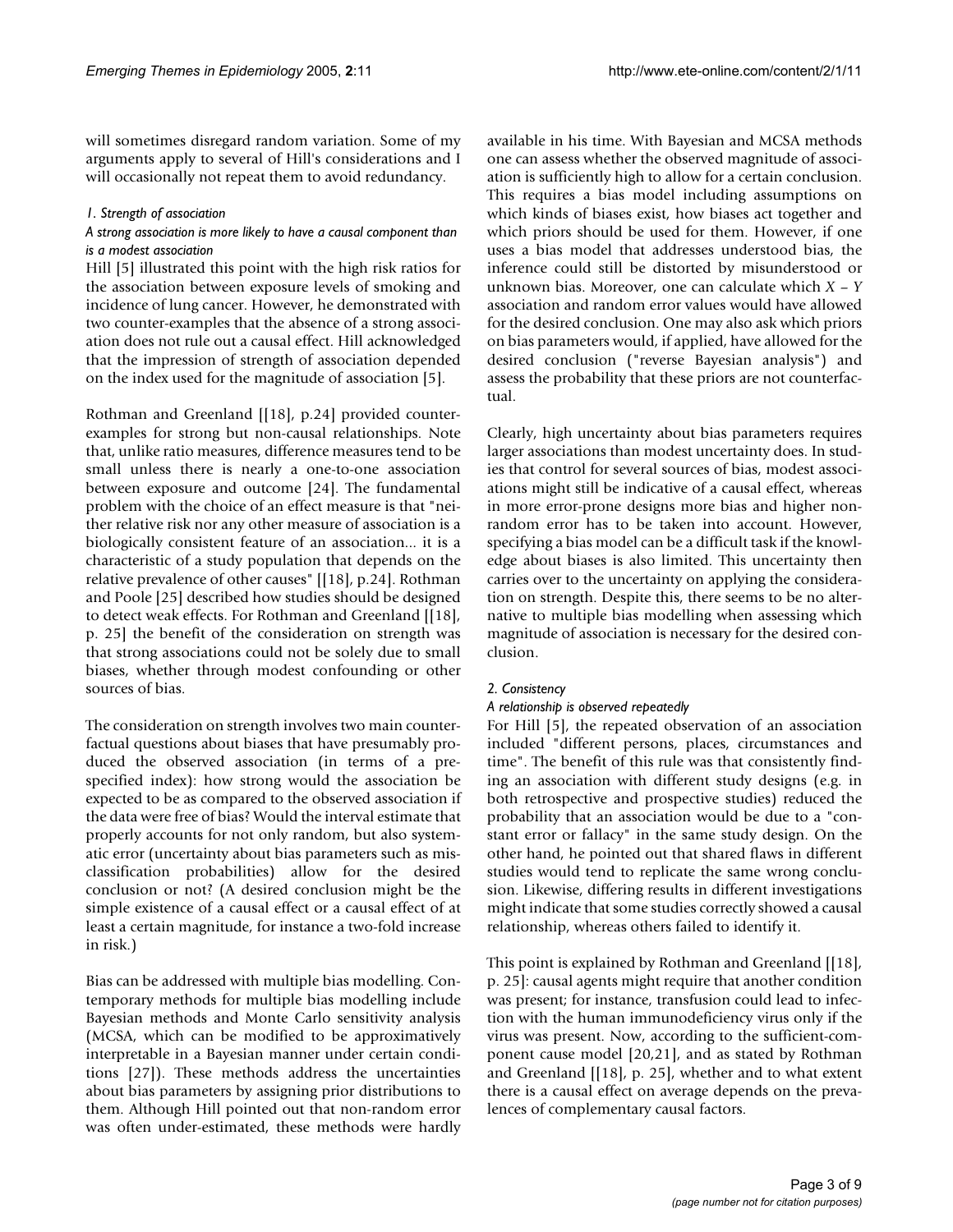Cox and Wermuth [[28], pp. 225] have added the consideration that an association that does not vary strongly across the values of intrinsic variables would be more likely to be causal. If an association were similar across individuals with different immutable properties, such as sex and birth date, the association would be more likely to have a stable substantive interpretation. Variables other than *X* and *Y* might change as a consequence of interventions among other factors in a comprehensive causal system. One should be careful when applying this guideline; effect heterogeneity depends on the choice of the effect measure. This choice should be based on a relevant substantive theory and on correspondence with the counterfactual and sufficient-component cause model (the latter two indicating that differences rather than ratios should be used); both may, however, contradict [29].

From the counterfactual perspective, the following questions arise when asking whether to apply the consideration on consistency:

a) If the causal effect was truly the same in all studies, would one expect to observe different associations in different studies (possibly involving different persons, places, circumstances and time)? To what degree would the associations be expected to differ?

b) If the causal effect varied across the studies, would one expect to observe equal or different associations? What magnitude of differences would one expect?

Note that in the presence of effect modifiers there exists no such thing as "the causal effect", the effect modifiers need to be fixed at suitable values. Also note that only a) or b) is actually counterfactual depending on whether the effect truly varies across the different studies or not. Answering these questions requires a comprehensive causal theory that indicates how different entities (individual factors, setting, time, etc.) act together in causing *Y*. Within such a causal system one can predict how the *X* – *Y* association should change if one used different persons, places, circumstances and times in different studies. As one can only observe associations this also involves bias, and bias might operate differently in different studies.

An observed pattern of association across the different studies that is in line with the expected pattern would provide evidence for an effect of *X* on *Y* if the underlying causal theory applies. Another pattern would indicate that there is either no effect of *X* on *Y* or that the supposed theory is false. In complex situations and bias-prone designs, the probability might be substantial that a causal theory does not include important features that change the expected *X* – *Y* association. Here, the uncertainty regarding whether or not to demand an association (or which

magnitude of association) could be high, and so the consistency consideration might bring more harm than benefit.

#### *3. Specificity*

*A factor influences specifically a particular outcome or population*

For Hill [5], if one observed an association that was specific for an outcome or group of individuals, this was a strong argument for a causal effect. In the absence of specificity, Hill alludes to fallacies in applying this rule to conclude the absence of a causal effect: Diseases may have more than one cause (which Hill considered to be the predominant case). In turn, a factor might cause several diseases. According to Hill, the value of this rule lay in its combination with the strength of an association: For instance, among smokers, the risk of death from lung cancer should be elevated to a higher degree as compared to the risk of other causes of death. Hill's consideration on specificity for persons apparently contradicts his consideration on consistency, where repeatedly observing an association in different populations would increase the evidence for a causal effect.

Rothman and Greenland [[18], p. 25] have argued that when applying this rule one assumes that a cause had one single effect. This assumption is often meaningless; for instance, smoking has effects on several diseases. They considered the demanding of specificity "useless and misleading". Cox and Wermuth [[28], p. 226f.] pointed out that this rule applies to systems where quite specific processes act, rather than to systems where the variables involved represent aggregates of many characteristics. Weiss [30] has mentioned a situation in which it can be meaningful to require specificity with respect to an outcome: a theory could predict that an exposure affects a certain outcome, but does not affect other particular outcomes. He illustrated this with the example that wearing helmets should be protective specifically against head injury, not against injury of other parts of the body. If wearing helmets also protected against other injuries, so he argues, this could be indicative that the association is confounded by more careful riders tending to use helmets. He provided similar arguments for specificity of exposure and specificity with regard to individuals in whom a theory predicts an effect.

Counterfactual causality, and the logically equivalent causal graphs [19,30], generalise the argument of Weiss [30] and solve the problem of specificity with respect to other exposures and outcomes: outcomes other than the one under consideration (*Y*) must be related with the exposure (*X*) if they are either part of the causal chain between *X* and *Y* or a causal consequence of *Y*. Otherwise, they must not be associated with *X*. In the example above, other injuries are neither part of the causal chain between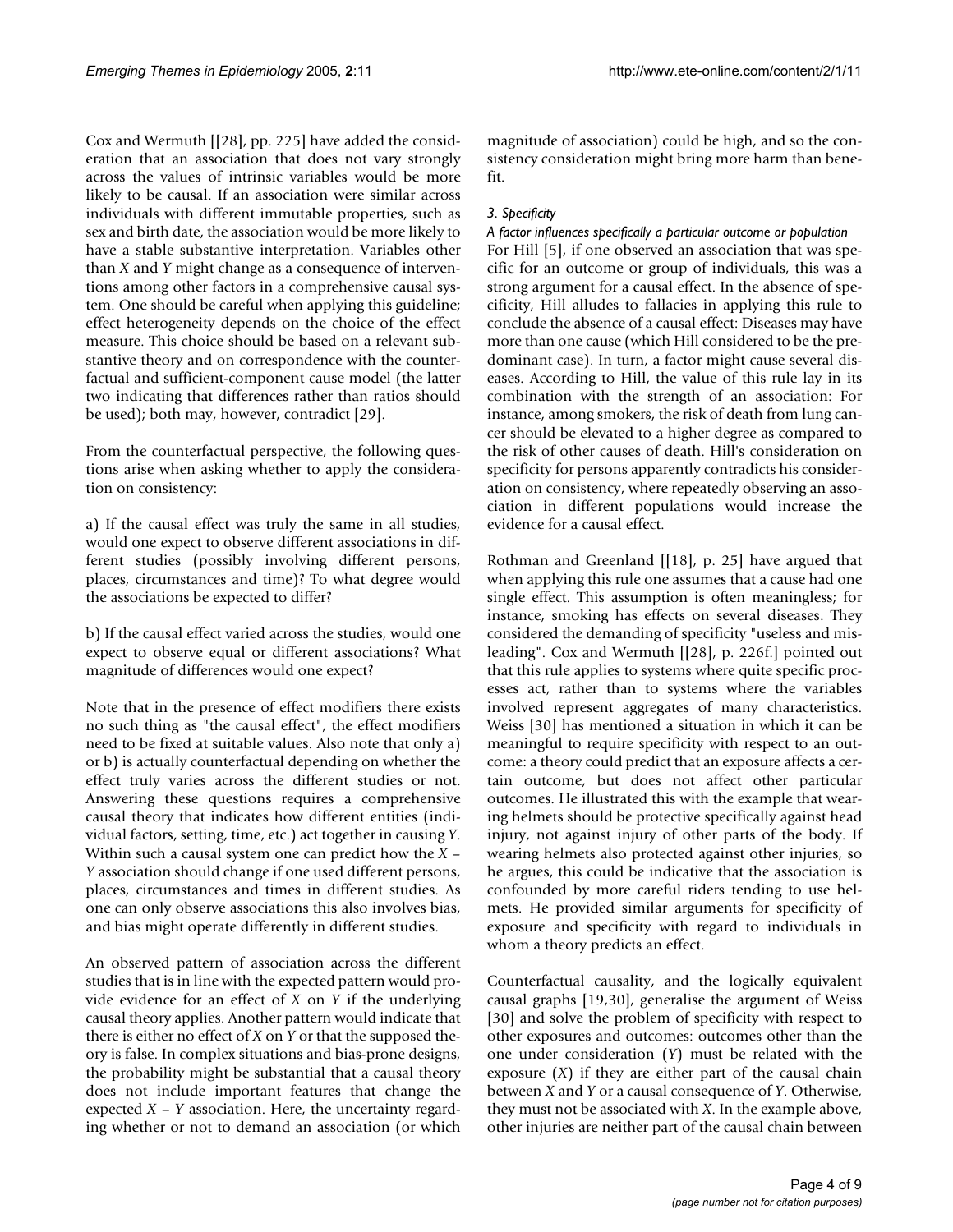wearing helmets and head injury, nor the causal consequence of head injury; the association between wearing helmets and head injury might share the common cause of carefulness if wearing helmets were related to both head and other injury. Likewise, exposures other than *X* must be associated with *Y* if they belong to the causal chain between *X* and *Y*. Whether exposures that occur before *X* are associated with *Y* or not is not informative about causality between *X* and *Y*.

When applying this consideration, a bias model is required for each association in the entire causal system, involving the assessment of as many counterfactual differences as there are associations. A single wrong conclusion about the existence of a particular effect might still yield a graph that contradicts the theory and, thus, a wrong conclusion about the existence of the *X* – *Y* effect. RCTs only allow a small number of factors to be simultaneously randomised, and whether they are associated with one another is just a question of how the randomisation is done. The assessment of specificity with respect to other factors in RCTs is therefore limited. Cohort studies are more useful here, but confounding and measurement error in the exposure are of higher importance. To conclude, the consideration of specificity appears to be useful only when a causal system is simple and the knowledge about it is largely certain.

#### *4. Temporality*

#### *The factor must precede the outcome it is assumed to affect*

Hill [5] introduced this reflection with the proverb "Which is the cart and which is the horse?" For instance, he asked whether a particular diet triggered a certain disease or whether the disease led to subsequently altered dietary habits. According to Hill, temporal direction might be difficult to establish if a disease developed slowly and initial forms of disease were difficult to measure.

Considering individuals in whom *X* has occurred before *Y*, it is logically not possible that *X* would have changed if *Y* had changed, because *X* is fixed at the time when *Y* occurs (or not). Thus, *Y* cannot have caused *X* in these individuals. This is, indeed, the only sine qua non criterion for a counterfactual effect in a single individual [[7], p. 27, 11] – a point missed by Hill. Note that there is no logical link to individuals in whom *Y* has occurred before *X*. Among those, *Y* might or might not have caused *X* [[7], p. 25].

Even more confusion in applying this criterion arises when one aggregates information across several individuals. Some researchers believe that an association that is only observed in one direction is more likely to be causal than an association that is observed in both directions. If the presence of a certain disease (*X*) is associated with a higher subsequent incidence rate of another disease (*Y*), and if prior *Y* also predicts an elevated probability of subsequent onset of *X*, it is sometimes assumed that a shared vulnerability was the common cause of both associations. This possibility has, for instance, been discussed for the role of anxiety in the development of depression [31].

Applying this argument, however, requires a causal system that produces no *Y* – *X* association. This requires sufficient knowledge about shared risk factors of *X* and *Y*. To assess temporal order between *X* and *Y*, a longitudinal design is preferable to a design in which the temporal direction between *X* and *Y* has to be assessed retrospectively. In RCTs, temporal direction can be established without error.

#### *5. Biological gradient*

*The outcome increases monotonically with increasing dose of exposure or according to a function predicted by a substantive theory* Hill [5] favoured linear relationships between exposure level and outcome, for instance, between the number of cigarettes smoked per day and the death rate from cancer. If the shape of the dose-response relationship were a more complex, especially a non-monotonic, function, this would require a more complex substantive explanation.

Others have been less demanding and more specific in their definition of a dose-response relation, requiring only a particular shape of relationship (not necessarily linear or monotonic), which is predicted from a substantive theory [[28], p. 225]. Rothman and Greenland [[18], p. 26] have argued that parts of J-shaped dose-response curves might be caused by the respective exposure levels while others might be due to confounding only. They also provided a counter-example for a non-causal dose-response association. To demand a dose-response relationship could be misleading if such an assumption contradicted substantive knowledge. No dose-response relationship in presumably causal effects has been found, for example, between the intake of inhaled corticosteroids and lung function among asthma patients [33] or in the pharmacotherapy of mental disorders [34]. Further examples and similar arguments as above had been provided previously by Lanes and Poole [35].

Counterfactual causality defines the difference between each pair of exposure levels as a distinct causal effect. The consideration on biological gradient is therefore again not a consideration on a specific causal difference but a consideration on a broader causal system involving several exposure levels. It requires a substantive theory that predicts how the outcome should change when the exposure varies over several levels. If there are *k* exposure levels, then this theory has to predict *k-1* counterfactual differ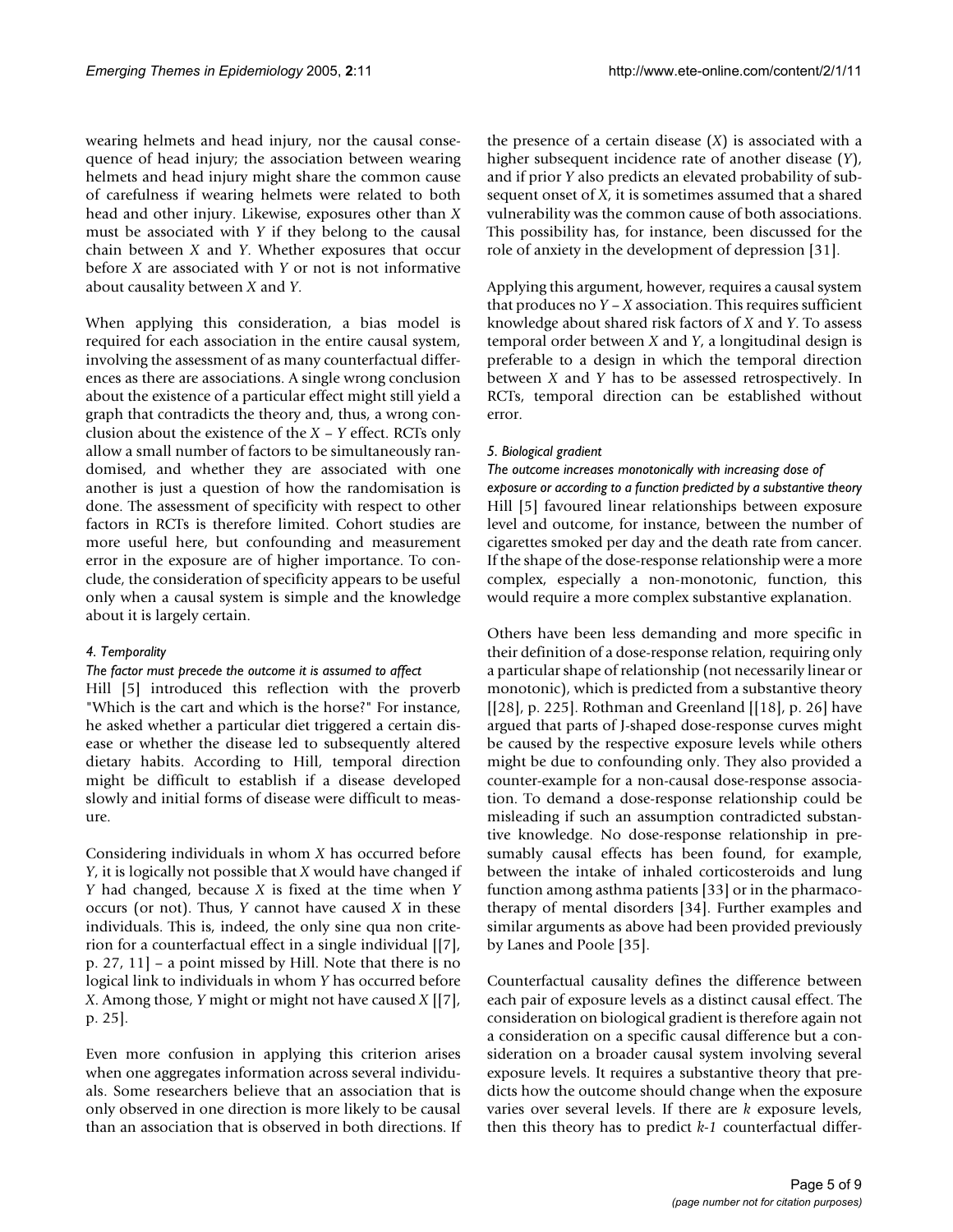ences. Some theories demand a gradient over the levels and others do not, while different theories might demand different gradients.

When applying this consideration, bias has to be properly corrected for each of the *k-1* observed associations. If the observed sequence of associations over the exposure levels is in line with a theory and bias is properly addressed for each comparison, this provides evidence for the theory; otherwise, the theory, or at least one bias model, is false. Here, causal differences between specific exposure levels might in any case exist.

Several exposure levels are required to establish a dosereponse relationship. On the other hand, the more exposure levels there are, the higher is the danger of mis-applying this consideration, because a single wrong conclusion (among *k-1* possible wrong conclusions) about the existence of a specific causal difference might be sufficient for a wrong conclusion on the overall theory. RCTs are particularly useful for assessing dose-response relationships, because they avoid some biases that are sometimes difficult to correct for using other study designs.

#### *6. Plausibility*

#### *The observed association can be plausibly explained by substantive matter (e.g. biological) explanations*

For Hill [5], the presence of a biological explanation supported the drawing of a causal conclusion. On the other hand, in the absence of such a theory "the association we observe may be one new to science or medicine and we must not dismiss it too light-heartedly as just too odd"  $[5]$ .

Cox and Wermuth [[28], p. 226] have added the extremely important point that a relationship that is predicted prospectively is much more convincing than one that is provided retrospectively; after observing an association, it is often easy to give a plausible explanation. According to Rothman and Greenland [[18], p. 26], the assessment of plausibility is subject to the prior beliefs of individual researchers. The weight of these prior beliefs could be balanced against the weight of the observed association in Bayesian inference. However, Bayesian analysis is not able to "transform plausibility into a causal criterion".

Based on the arguments of these authors there are two relevant counterfactual questions that researchers should ask themselves; they are related to plausibility, although they are not sufficient to clarify this consideration on their own:

a) If the observed association is in line with substantive knowledge, would you have assigned it a lower weight (relatively to the weight of substantive knowledge) if your observations had not been in line with substantive knowledge?

b) If the observed association is not in line with substantive knowledge, would you have assigned it a higher weight (relatively to the weight of substantive knowledge) if your observations had been in line with substantive knowledge?

Only if researchers are able to answer a) or b) (respectively) honestly with "yes" can one assume that the application of this consideration did not depend on the study results. Clearly, one cannot even be 100% confident that an answer is really honest for someone's own thoughts. The danger in applying this consideration is twofold: researchers might assign a higher weight to substantive knowledge if it agrees with their own prior opinion and might assign a lower weight otherwise. Substantive knowledge might be inconsistent and conflicting information could be weighted according to someone's assessment of the accuracy of the information. Likewise, scientists might choose the substantive knowledge they apply according to whether it fits to their prior opinions. The question remains how to weight prior opinions relatively to the observed results. This involves many design issues, such as the sample sizes in the present data and in other data, and the questions of how bias acted and was addressed in different studies.

#### *7. Coherence*

#### *A causal conclusion should not fundamentally contradict present substantive knowledge*

Hill [5] used the term "generally known facts" to indicate that the knowledge against which an association is evaluated has to be undisputable. Laboratory evidence that is in line with an association would underline a causal conclusion and help to identify the causal agent. Again, the absence of such knowledge would not be indicative of a non-causal explanation.

The difference in Hill's definitions of plausibility and coherence appears to be subtle [[7], p. 25]. Whereas plausibility is worded positively (an association that should be in line with substantive knowledge), coherence is verbalised negatively (an association that should not conflict with substantive knowledge). Rothman and Greenland [[7], p. 25] have drawn attention to the possibility that such conflicting knowledge might itself be wrong. Susser [11] has tried to retain this consideration by defining different subclasses of coherence depending on where knowledge comes from.

A subtle difference between coherence and plausibility is that plausibility asks: "Could you imagine a mechanism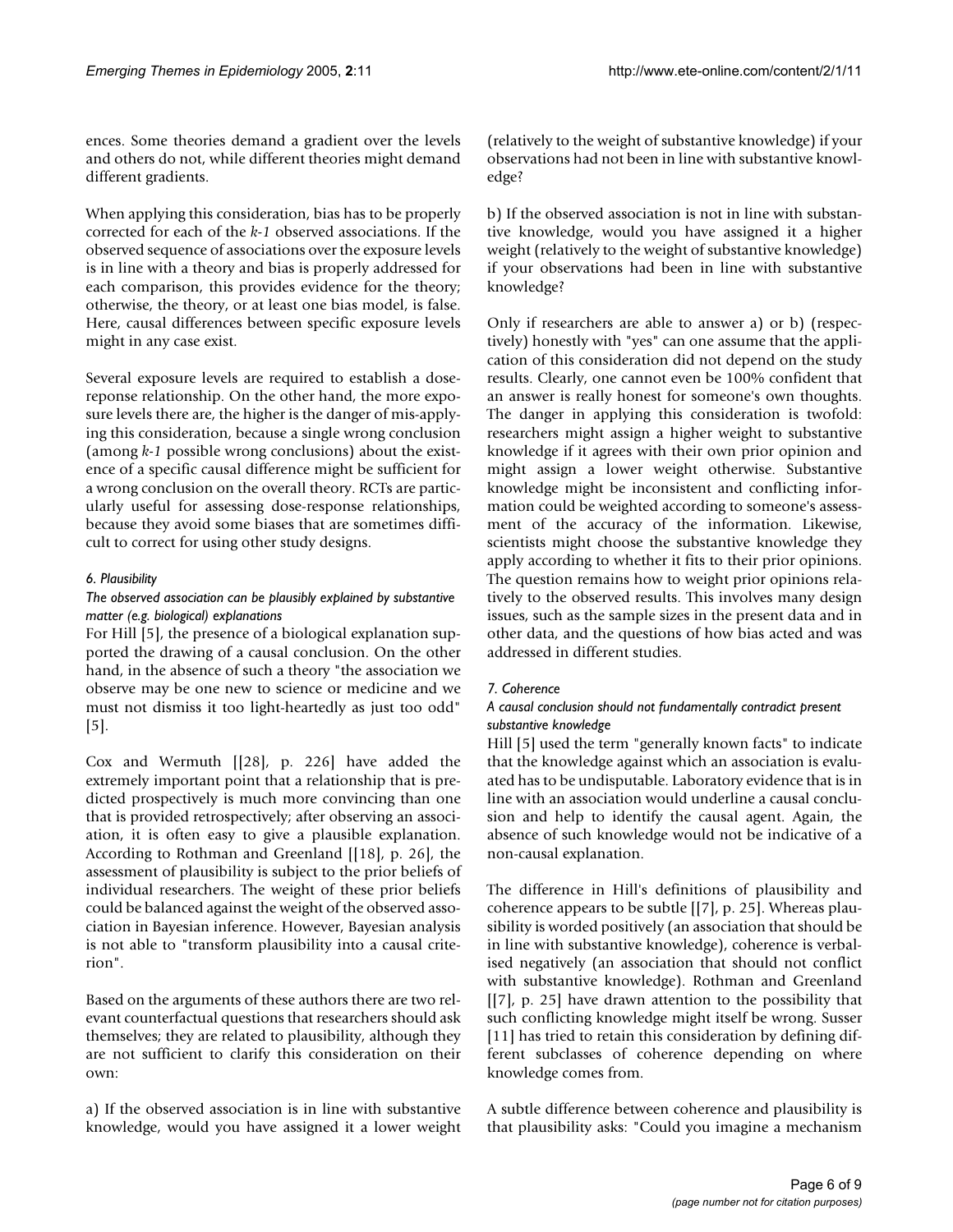that, if it had truly operated (which could be counterfactual), would have produced results such as those observed in the data?" By contrast, coherence asks: "If you assume that the established theory is correct (i.e. not counterfactual), would the observed results fit into that theory?" Whereas the consideration of coherence would reject the observed result to be non-causal if it contradicted a predominant theory, plausibility leaves the researcher more room regarding which particular piece of substantive knowledge to evaluate the results against.

#### *8. Experiment*

#### *Causation is more likely if evidence is based on randomised experiments*

Hill [5] argued that a causal interpretation of an association from a non-experimental study was supported if a randomised prevention derived from the association confirmed the finding. For instance, after finding that certain events were related to the number of people smoking, one might forbid smoking to see whether the frequency of the events decrease consecutively.

To Rothman and Greenland [[7], p. 27], it has not been clear whether Hill meant evidence from animal or human experiments. Human experiments were hardly available in epidemiology, and results from animal experiments could not easily be applied to human beings. To Susser [11], Hill's examples suggested that he meant intervention and active change rather than research design. Both Susser [11] and Rothman and Greenland [[7], p. 27] stated that results from randomised experiments provided stronger evidence than results based on other study designs, but always had several possible explanations. Cox and Wermuth [[28], p. 225f.] relaxed that criterion by replacing the qualitative difference between experimental and nonexperimental studies with the rather quantitative conception of "strength of intervention": an observed difference would be more likely to be causal if it followed a massive intervention. This is motivated by the possibility that a change following a modest intervention could result from the circumstances of a treatment rather than from the treatment itself. One might add that the Cox and Wermuth consideration requires a modest intervention to be precluded from having a strong influence – an assumption that is certainly context-dependent to a high degree.

In terms of counterfactual causality, the distinction between massive and modest interventions is irrelevant, because a causal effect is only defined for a fixed index and a fixed reference condition. Hence, if interpreted in terms of strength of intervention, this is again not a consideration on a specific causal difference, but rather a consideration on a comprehensive causal theory (as the one on biological gradient). Such a theory is required in order to decide what is a modest and what is a strong intervention.

If the consideration on experiment is interpreted in terms of avoiding some biases in estimating a specific causal effect by conducting an RCT, it should be generalised as follows: observed associations should equal the true counterfactual difference as closely as possible (despite random error). Bias is reduced either by using a study design that avoids major biases or by properly correcting for bias. Clearly, avoiding bias is preferable to correcting for it, but it is often impossible to avoid some biases. As already mentioned, in RCTs with perfect compliance, confounding cannot occur (although confounders might be distributed unequally by chance) and there is no measurement error in the exposure. However, bias due to measurement error could still occur in the outcome, and there may be bias due to selection, missing data, etc. [22]. Thus, Hill's original formulation [5] covered only one or two among a variety of possible biases.

Instead, two more general question arise: which study design is likely to validly identify a presumed causal effect? And, if the optimal study design is not possible, how can bias be accurately corrected for? As in the consideration on strength, this can be summarised by: which results would be expected to be observed if the data were free of any bias? A causal effect is more likely if, after bias adjustment, the interval estimate excludes the null value, and it is even more likely if the lower boundary is far from the null value. If adjustment is done properly, systematic error in the corrected interval estimate decreases if the knowledge about biases increases. As a consequence, one can hardly ever demonstrate a causal effect if biases are poorly understood – this is the case even in large samples, because the associated systematic error in the results would remain even while random error decreases.

#### *9. Analogy*

#### *For analogous exposures and outcomes an effect has already been shown*

Hill [5] wrote that it would be sometimes acceptable to "judge by analogy". He gives the following example:

*"With the effects of thalamoide and rubella before us we would surely be ready to accept slighter but similar evidence with another drug or another viral disease in pregnancy*."

Susser [11] interpreted Hill as someone claiming that "when one class of causal agents is known to have produced an effect, the standards for evidence that another agent of that class produces a similar effect can be reduced." Rothman and Greenland [[18], p. 27] retorted:

*"Whatever insight might be derived from analogy is handicapped by the inventive imagination of scientists who can find analogies everywhere. At best, analogy provides a source of more elaborate hypothesis about the associations under study;*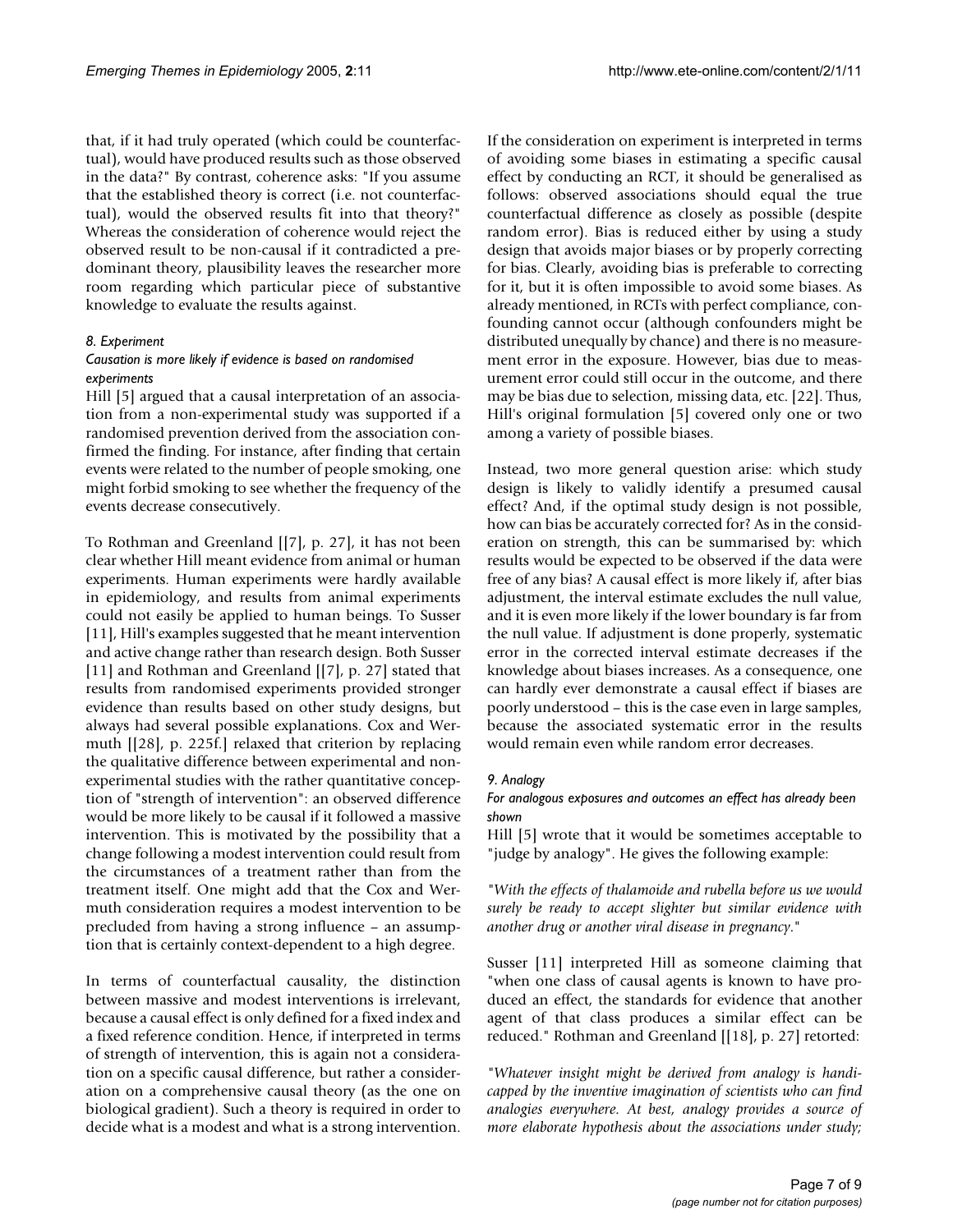*absence of such analogies only reflects lack of imagination or lack of evidence*."

When applying the consideration on analogy scientists should ask themselves: would you expect the same association if you used settings analogous to those in other studies (while taking biases into account, which may differ across the studies)? The term "analogous" suggests that the entities in external studies are only similar to those in the observed data (but not identical). This requires an additional modelling of the counterfactual effects of using analogous but not identical entities in different studies. This makes the application of the analogy consideration even more uncertain than the application of considerations on plausibility and coherence.

#### **Conclusion**

Hill himself used the terms "viewpoints" and "features to be considered" when evaluating an association. His aim was to unravel the question: "What aspects of this association should we especially consider before deciding that the most likely interpretation of it is causation?"[5] He expressed his ambivalence about the usefulness of his own considerations as follows:

*"None of my nine viewpoints can bring indisputable evidence for or against the cause-and-effect hypothesis*..."

Rothman and Greenland's conclusion [36] suggests that there are no causal criteria at all in epidemiology :

*"Causal inference in epidemiology is better viewed as an exercise in measurement of an effect rather than as criterion-guided process for deciding whether an effect is present or not*."

The usefulness of the counterfactual approximation of Hill's considerations is that their heuristic value can be assessed by answering counterfactual questions. I have argued that the application of seven of the nine considerations (consistency, specificity, temporality, biological gradient, plausibility, coherence and analogy) involves comprehensive causal theories. Complex causal systems comprise many counterfactuals and assumptions about biases. If complexity becomes very large, the uncertainty regarding whether or not to apply a given consideration can be expected to approach a decision made by coin toss. Thus, with increasing complexity, the heuristic value of Hill's considerations diminishes.

Here, an original argument of Hill [5] becomes of particularly important: the required amount of evidence for a causal effect should depend on the possible consequences of interventions derived from causal conclusions. If a causal conclusion needed an action that brought about more harm if wrongly taken than benefit if rightly taken,

a correspondingly high amount of evidence would be required. If the relationship between benefit and harm were converse, less evidence would be necessary. The major tool to assess the applicability of these considerations is multiple bias modelling. Multiple bias models should be much more frequently used. Moreover, the decision as to whether or not to apply one of these considerations is always implicitly based on one or several multiple bias models. For instance, demanding an association of at least a certain magnitude is logically equivalent to the "true bias model" being part of the set of multiple bias models in which priors on bias parameters would require at least this magnitude of association to be observed.

One may ask the counterfactual question of how epidemiology and medical research would have developped if Hill had been more explicit in recommending when to apply each of his considerations. I am far from claiming to be able to answer this question, but I consider my speculation being worth mentioning. In their paper entitled "The missed lessons of Sir Austin Bradford Hill" [6] Phillips and Goodman reviewed malpractices denounced by Hill that were still being made later in practice: over-emphasis of statistical tests, systematic error being under-estimated and cost/benefit trade-offs being disregarded in intervention decisions. Hill's considerations were misused as "causal criteria", and they were taught more often than more sound causal conceptions [6]. There is no reason to believe that more explicit recommendations on when to apply his considerations would have been better heeded; the cautionary notes that Hill actually made were largely ignored.

My own experience is that scientific recommendations are widely followed if they provide easy guidance; recommendations that call for complex action are frequently ignored. My guess is that this is due to many researchers' desire for simple and globally applicable answers. This desire leads to misinterpretation of scientific texts and to taking individual statements out of their context. More pessimistically, the question of which guidance is followed depends on which guidelines are in line with the desired answer. Therefore, it seems likely that, even if Hill's paper had not been published, scientists' desire for simple answers would have caused another paper to be written or to be misinterpreted in the same way as happened with Hill's [5] article.

#### **List of abbreviations**

MCSA: Monte Carlo sensitivity analyses

RCT: randomised and controlled trial